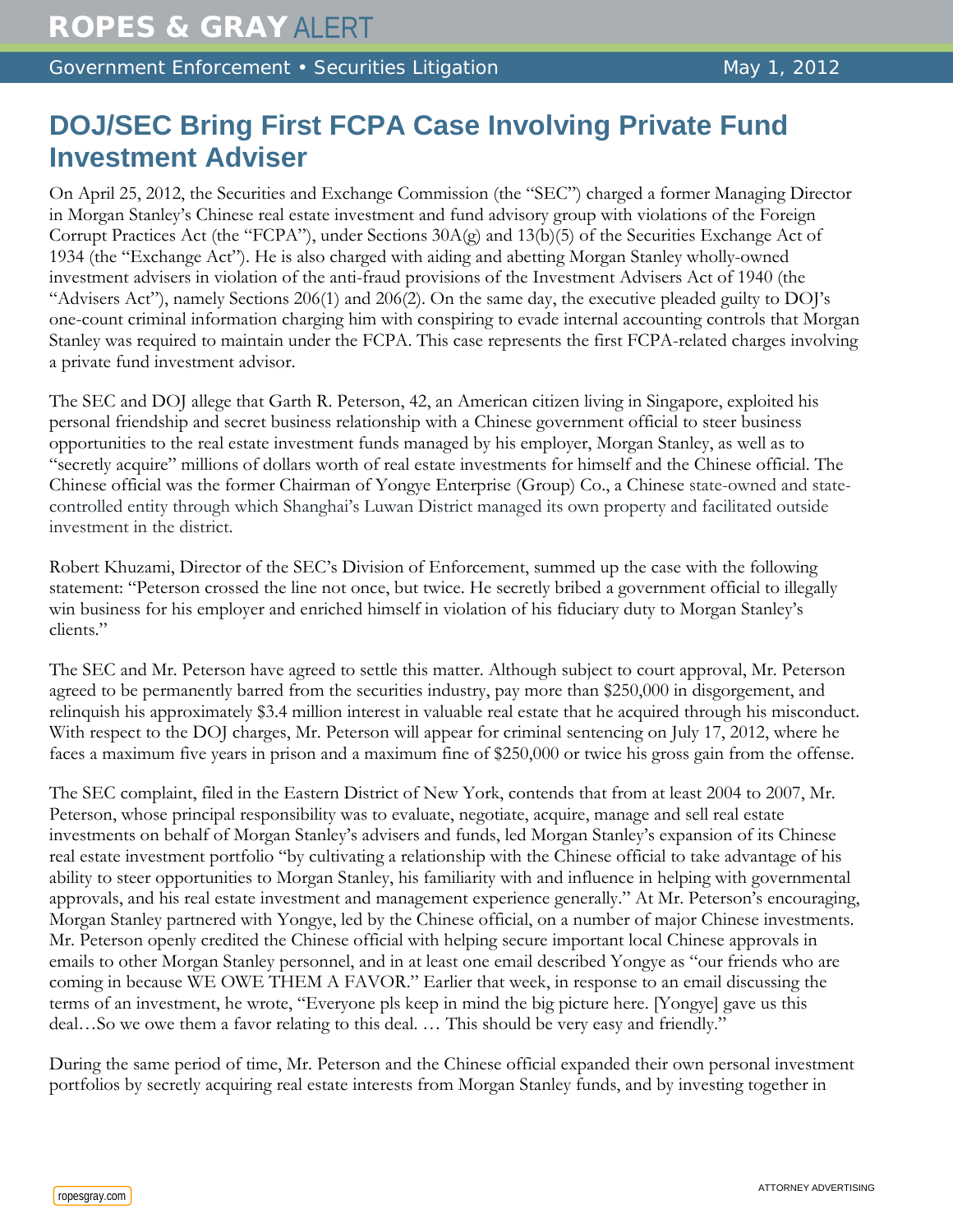Chinese franchises of U.S. fast food restaurants. Although required by company policy to annually disclose personal business interests, Mr. Peterson failed to disclose any of these business transactions.

In one instance, the SEC contends that Mr. Peterson secretly arranged for Morgan Stanley to pay at least \$1.8 million to himself and the Chinese official disguised as third-party finder's fees. The SEC and DOJ allege in another instance that Mr. Peterson convinced Morgan Stanley, through false representations, to sell its interest in Shanghai real estate to a shell company that he claimed was owned by Yongye. Mr. Peterson failed to mention, however, that the shell company, Asiasphere Holdings Ltd. ("Asiasphere"), was in fact owned by Mr. Peterson, the Chinese official, and an unnamed Canadian attorney. Both during and after the transaction, Mr. Peterson repeatedly misrepresented that Yongye owned the company. Through his dual-sided negotiation of the deal, Mr. Peterson secured Morgan Stanley's approval for a deeply discounted sale price, resulting in an immediate profit of about \$2.5 million for Mr. Peterson and his business partners. After the sale, Mr. Peterson continued to claim that Yongye owned the shell company, while at the same time accepting equity distributions and watching his investment appreciate in value. Mr. Peterson's "self-dealing and misappropriation" breached the fiduciary duties he and Morgan Stanley owed to their clients.<sup>[1](#page-1-0)</sup> Mr. Peterson was terminated in 2008 due to his misconduct.

The SEC charged Mr. Crisp with willful violations of Sections 206(1), 206(2) and 206(4) of the Advisers Act, and Section 10(b) of the Exchange Act and Rule 10(b)-5 thereunder. In the alternative, the SEC charged Mr. Crisp with willfully aiding and abetting and causing Adams Street's violations of Sections 206(1), 206(2) and 206(4) of the Advisers Act, which prohibit fraudulent conduct by an investment adviser. The charges against Mr. Crisp are still pending.

## **Morgan Stanley Faces No Civil or Criminal Charges**

Despite bribes paid with Morgan Stanley funds, Morgan Stanley faces no charges stemming from Mr. Peterson's conduct. Instead, Mr. Peterson has been characterized as a "rogue" employee whose deceptions circumvented his employer's aggressive, carefully thought-out internal controls. Kara Novaco Brockmeyer, Chief of the SEC Enforcement Division's FCPA Unit, described Mr. Peterson as "a rogue employee who took advantage of his firm and its investment advisery clients…while lining his own pockets and those of an influential Chinese official." Similarly, U.S. Attorney Loretta E. Lynch (E.D.N.Y.) stated that Mr. Peterson, "used a web of deceit to thwart Morgan Stanley's efforts to maintain adequate controls designed to prevent corruption."

The SEC and DOJ took pains to describe with detail Morgan Stanley's internal controls and compliance program. Morgan Stanley's controls consisted of:

- Internal policies, which were updated regularly to reflect regulatory developments and specific risks, that prohibited bribery and addressed corruption risks associated with the giving of gifts, business entertainment, travel, lodging, meals, charitable contributions and employment.
- Frequent training of employees on Morgan Stanley's internal policies, the FCPA, and other anticorruption laws.

 $\overline{a}$ 

<span id="page-1-0"></span><sup>&</sup>lt;sup>1</sup> The Peterson case is similar in this respect to the matter the SEC brought last year against Matthew Crisp, a partner of Adams Street Partners, LLC ("Adams Street"), a SEC-registered investment adviser that manages multiple private equity funds. The SEC alleged that Mr. Crisp breached fiduciary duties he and his employer owed to his clients when he formed a private investment vehicle called AV Partners LP with a friend and caused Adams Street to allocate co-investment opportunities to AV Partners without disclosing his ownership interest. Like Mr. Peterson, Mr. Crisp breached fiduciary duties he and his employer owed to his clients through self-dealing and misappropriation of an investment opportunity and related profits.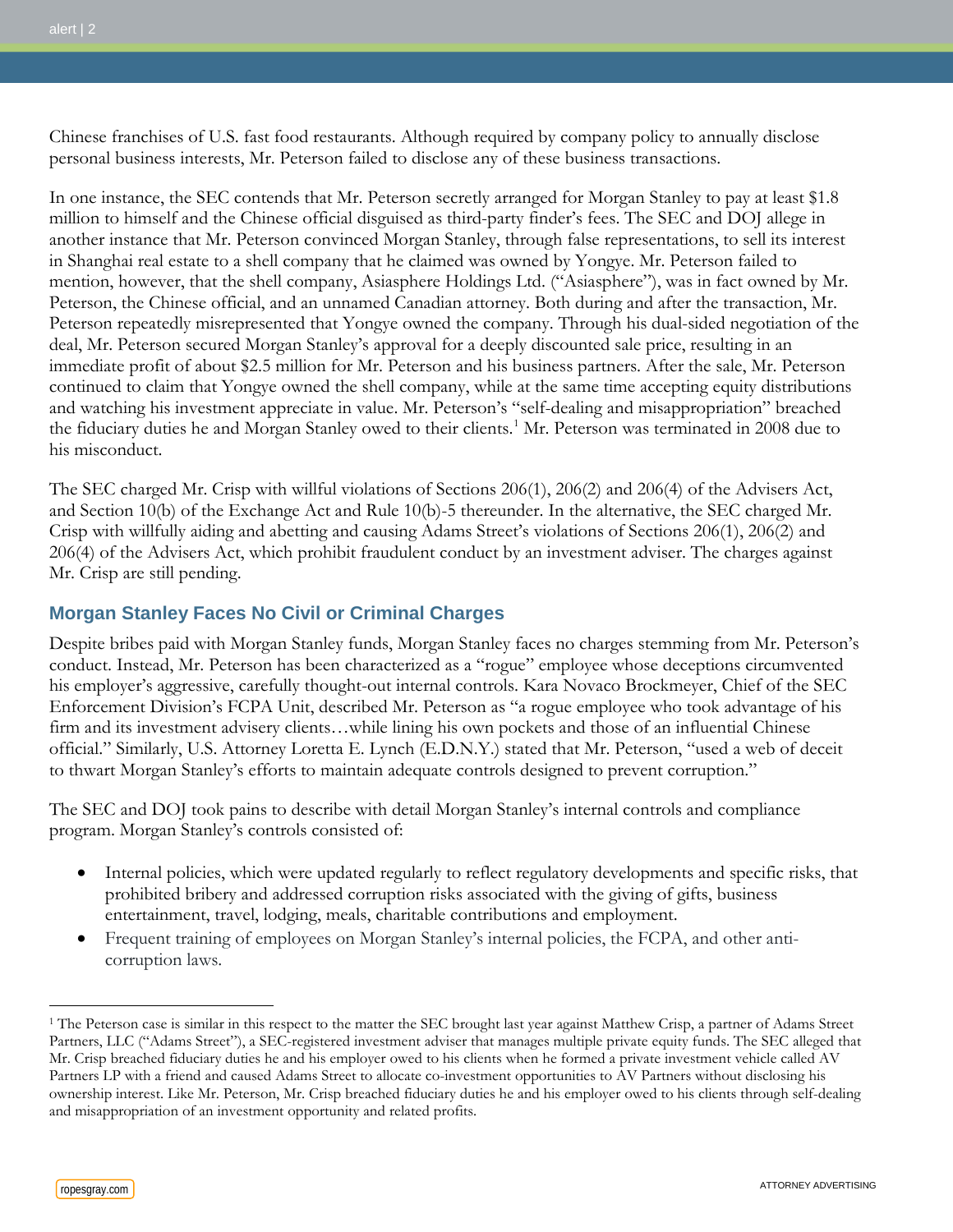- o 54 trainings between 2002 and 2008 of various groups of Asia-based personnel on anticorruption policies.
- o Trained Mr. Peterson on the FCPA at least seven times, including a teleconference training conducted by high-ranking personnel.
- o Provided Mr. Peterson at least 35 FCPA-compliance reminders, including FCPA-specific distributions, circulations addressing the FCPA, policies on gift-giving and entertainment, the company's Anti-Bribery Policy, guidance on the engagement of consultants, and other policies addressing high-risk events.
- o Distributed written training materials specifically addressing the FCPA, which Mr. Peterson maintained in his office.
- A requirement that Morgan Stanley's employees annually certify adherence to its Code of Conduct, which addressed specific FCPA risks.
- A requirement that Morgan Stanley's employees annually disclose their outside business interests.
- Regular monitoring of transactions; random audits of employees, transactions and business units; and testing for illicit payments.
- Extensive due diligence on all new business partners and stringent controls on payments made to business partners.

Morgan Stanley's persistent and extensive internal controls appear to have played a role in both the SEC and DOJ's decisions not to charge the company, as did the fact that the company self-reported the issues and terminated Mr. Peterson. In its press release, the DOJ stated that it declined to bring any enforcement action against Morgan Stanley related to Mr. Peterson's conduct "[a]fter considering all the available facts and circumstances, including that Morgan Stanley constructed and maintained a system of internal controls, which provided reasonable assurances that its employees were not bribing government officials." The DOJ's explanation alludes to the provisions of the 2011 Federal Sentencing Guidelines, Section 8B2.1. In a document entitled, *An Overview of the Organizational Guidelines*, Paula Desio, Deputy General Counsel, United States Sentencing Commission, outlines six key criteria for establishing an "Effective Compliance and Ethics Program." They include:

- Oversight by high-level personnel
- Due care in delegating substantial discretionary authority
- Effective communication to all levels of employees
- Reasonable steps to achieve compliance, which include systems for monitoring, auditing, and reporting suspected wrongdoing without fear of reprisal
- Consistent enforcement of compliance standards including disciplinary mechanisms
- Reasonable steps to respond to and prevent further similar offenses upon detection of a violation

The importance of adequate procedures on liability under the UK Bribery Act, which took effect on July 1, 2011, should also be noted. The broader and stricter UK Act allows companies to be held strictly liable for failing to prevent bribery committed on its behalf. The only defense is to demonstrate that the company had "adequate procedures" in place to prevent such bribery.

The Morgan Stanley case reemphasizes to investment firms the importance of establishing adequate and effective FCPA and anti-corruption internal controls in protecting both the entity and individual personnel from such enforcement.